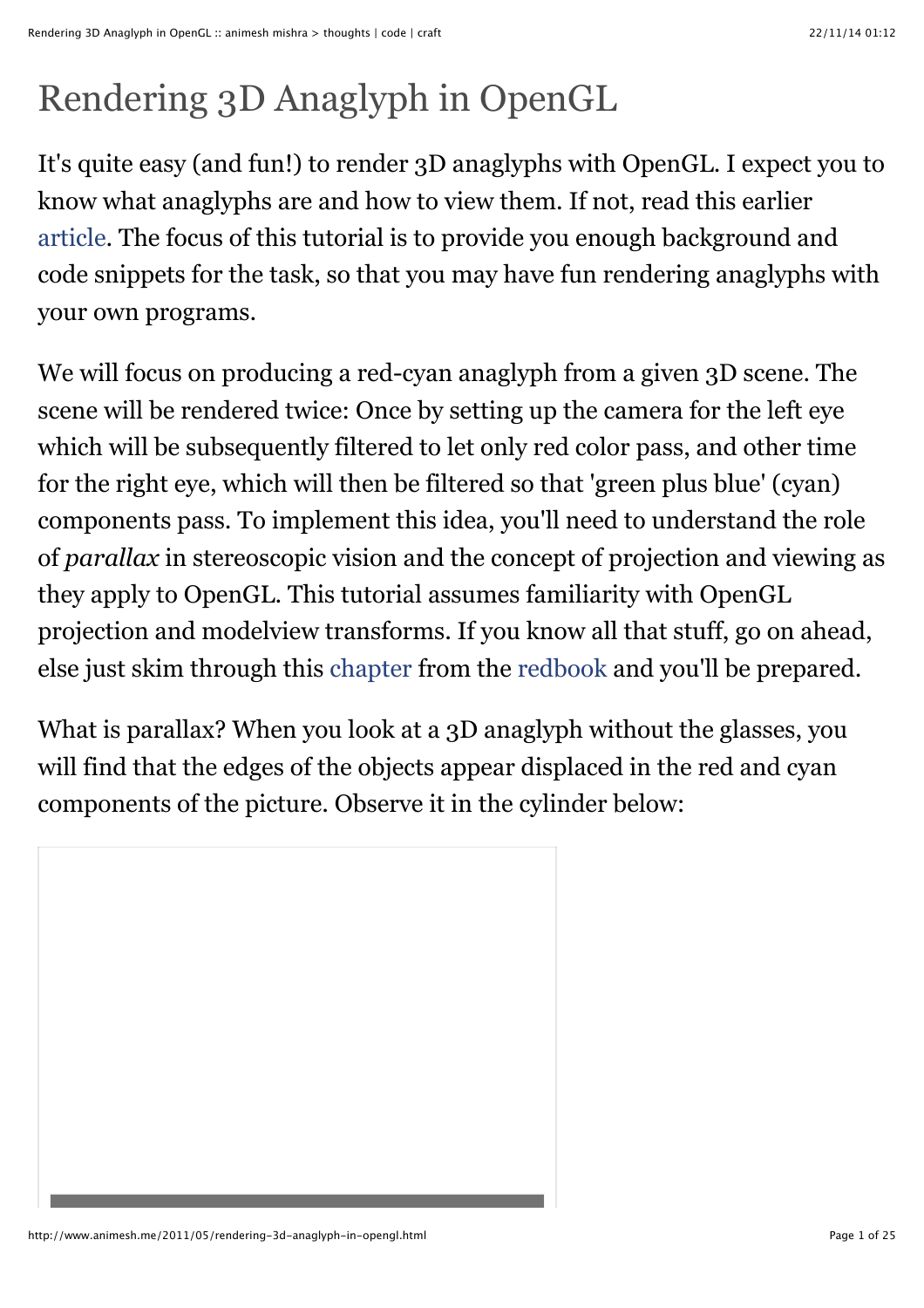

The human visual system needs depth cues from a flat image (photograph or display-screen) in terms of how much an object shifts laterally between the left eye and the right eye. When we say parallax, we mean exactly this kind of displacement in the image. To see the effect of parallax in the above image, use red/cyan glasses (red on left eye) and try hovering mouse pointer over the left end of the cylinder. It will look sunken into the screen whereas the front of the cylinder will appear more or less at the same depth as the screen. In rendering an anaglyph, all that we're trying to achieve is to get the right kind of parallax for the objects in the scene and the rest is automatically done in the brain, for free!

Parallax is not just qualitative, it has a numeric value and can be positive, negative or zero. In the application, parallax is created by defining two cameras corresponding to the left and right eyes separated by some distance (called *interocular distance* or simply eye-separation) and having a plane at a certain depth along the viewing direction (called *convergence distance*) at which the parallax is zero. Objects at the convergence depth will appear to be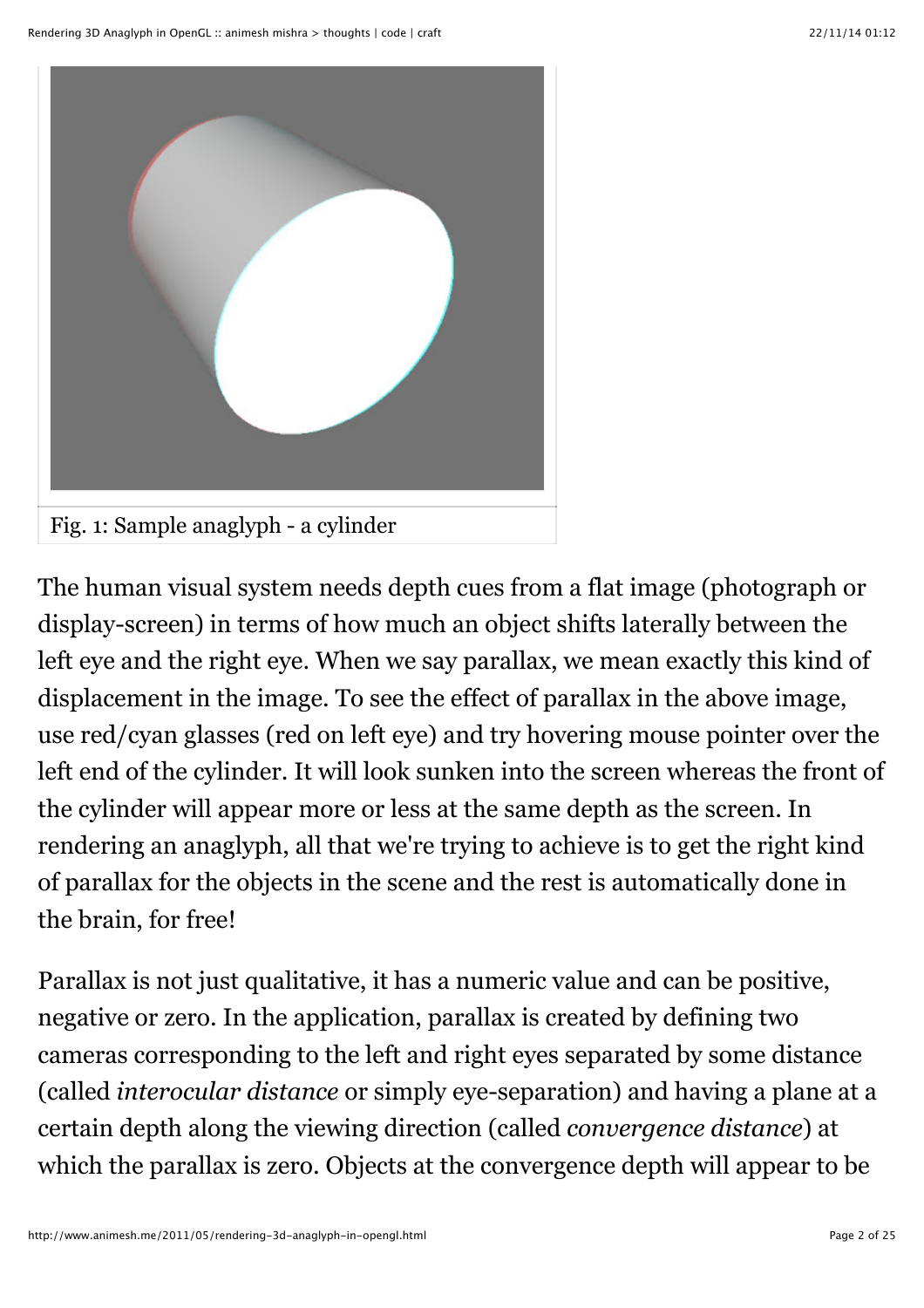at the same depth as the screen. Objects closer to the camera than the convergence distance will seem to be out-of-screen and objects further in depth than the convergence distance will appear inside the screen. Following figure illustrates this situation:

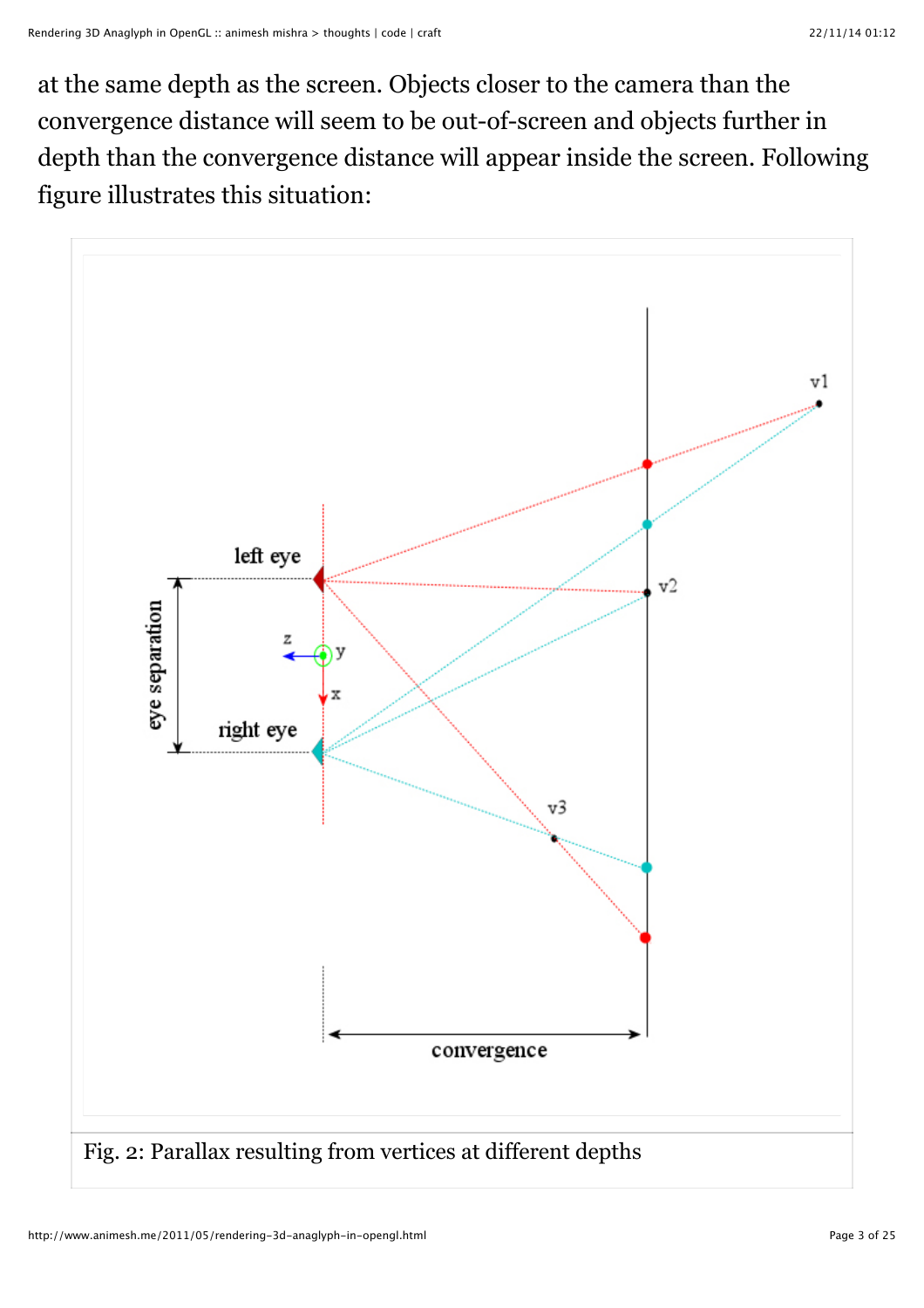In this figure, there are two virtual cameras, one for the left eye (with some negative offset from the origin on the X-axis) and the other for the right eye (with some positive offset from the origin on the X-axis). They are separated by the same amount as the offset between human eyes, which averages around 65 mm. Then there is the depth of zero-parallax called convergence depth. You can imagine it as a plane along x-y axes and located at depth of convergence along the negative Z-axis. For illustration of different kinds of parallax three vertices - v1, v2 and v3 are shown.

For each vertex, consider a line from the vertex to each camera and observe where they intersect with the convergence plane. The gap between the points on the convergence plane for left and the right cameras is the measure of parallax generated by the vertex:

- The vertex v1 which is at a greater depth compared to the convergence creates a parallax. Observe that the red and the cyan dots on the convergence plane are oriented the same way as the two cameras: Red dot is towards the left camera and cyan dot is towards the right camera. This is called positive parallax, and the vertex v1 will appear inside the screen upon being rendered.
- The vertex v2 which is at the same depth as the convergence plane creates zero parallax. There are no separate red and cyan points on the convergence plane here, as there were in the previous case. The vertex v2 will appear at the same depth as the screen when rendered.
- The vertex v3, which is located at a distance less than the convergence distance also causes parallax. But the red and cyan points projected on the convergence plane are oriented opposite to the orientation of the cameras. The point corresponding to the left camera is on the right and the point corresponding to the right camera is on the left. This is called negative parallax and the vertex v3 will seem to appear out of the screen when rendered.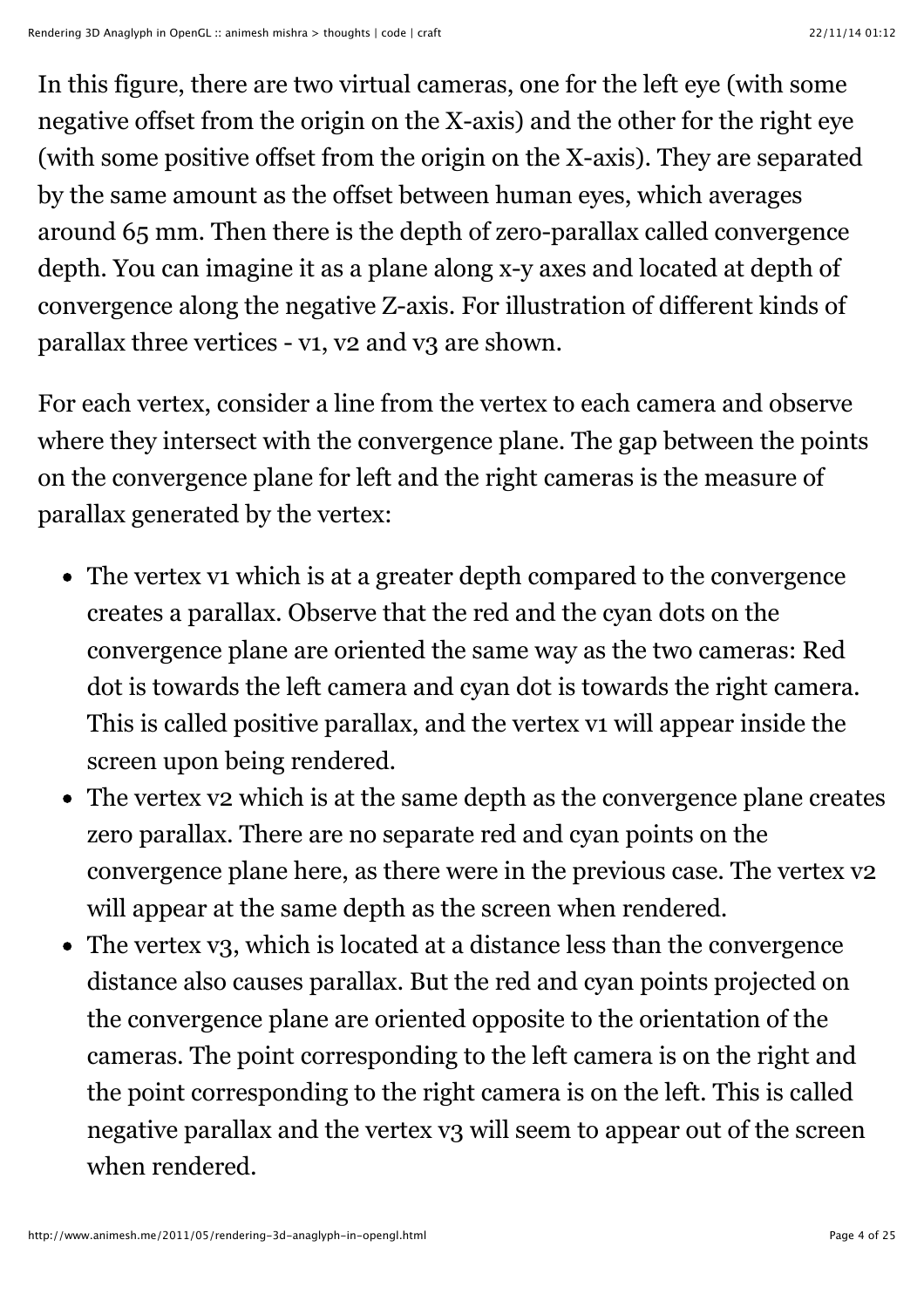Let's look at another anaglyph which illustrates above characteristics of parallax generated by vertices at different depths:





In the figure, there are three icosahedrons. The one the bottom is furthest in the scene and the one at the top is closest to the camera. The icosahedron in the centre is approximately at the same depth as the screen. Notice how the parallax generated for the near and far icosahedrons is of opposite alignment. The closest icosahedron has red edges to the right and cyan edges to the left. This illustrates negative parallax (for glasses with red filter on left eye) and the icosahedron appears slightly out of the screen when viewed from the redcyan colored glasses. The small icosahedron at the bottom of the figure has red edges to the left and cyan edges to the right. This alignment is same as the colored glasses used to view them. The parallax created is positive and the icosahedron appears inside the screen behind the icosahedron in the centre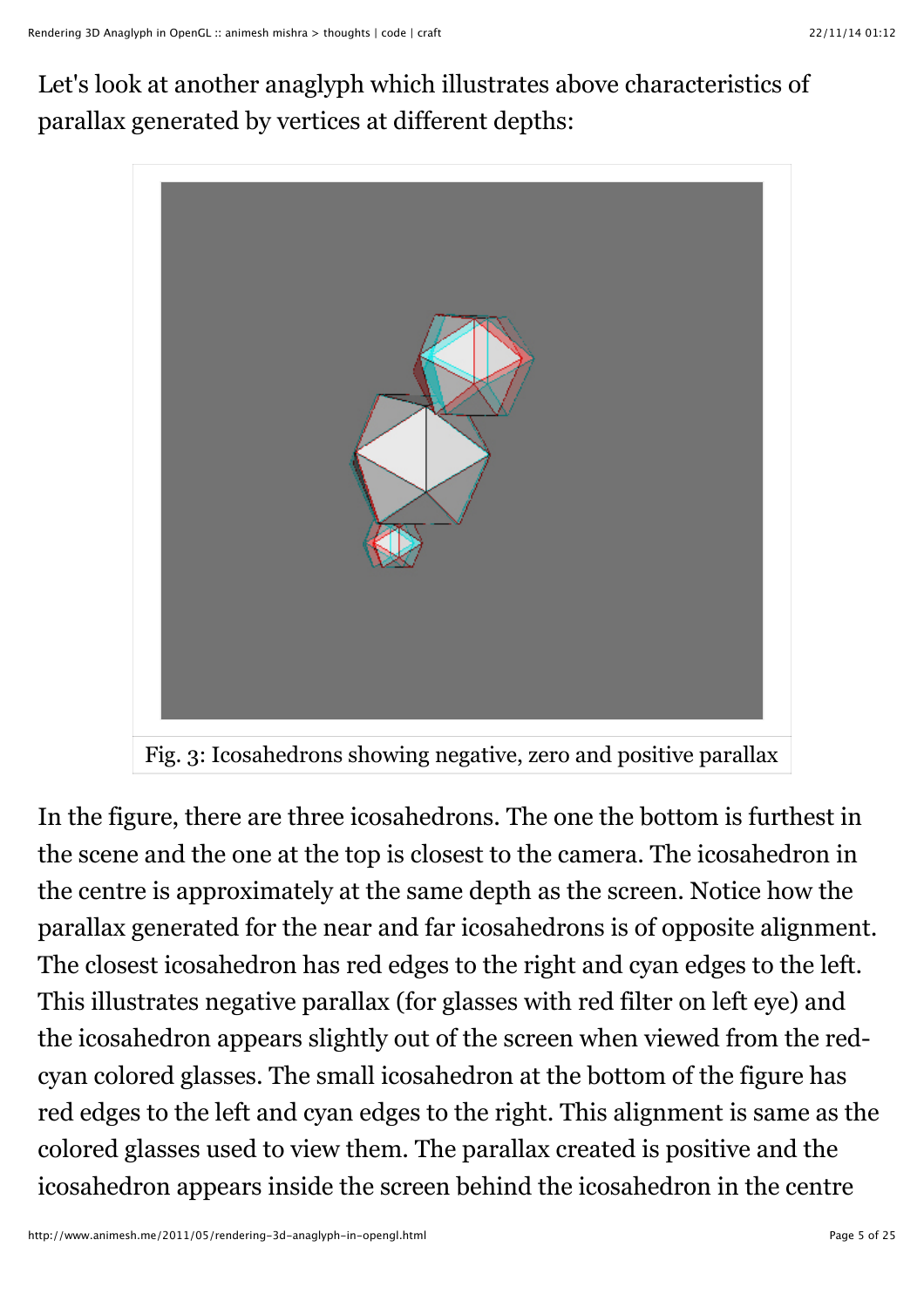which is rendered with (almost) no parallax and is at the same depth as the screen.

As I mentioned before, parallax can be measured qualitatively. I will now proceed to obtain an equation for parallax introduced in a vertex at a certain depth. While this is not crucially important in setting up the OpenGL for rendering anaglyphs, it is important when you plan the scene and overall range of usable parallax in your interactive application. Consider the following diagram, in which the vertex *V* is located at depth *w* and lies beyond the convergence distance: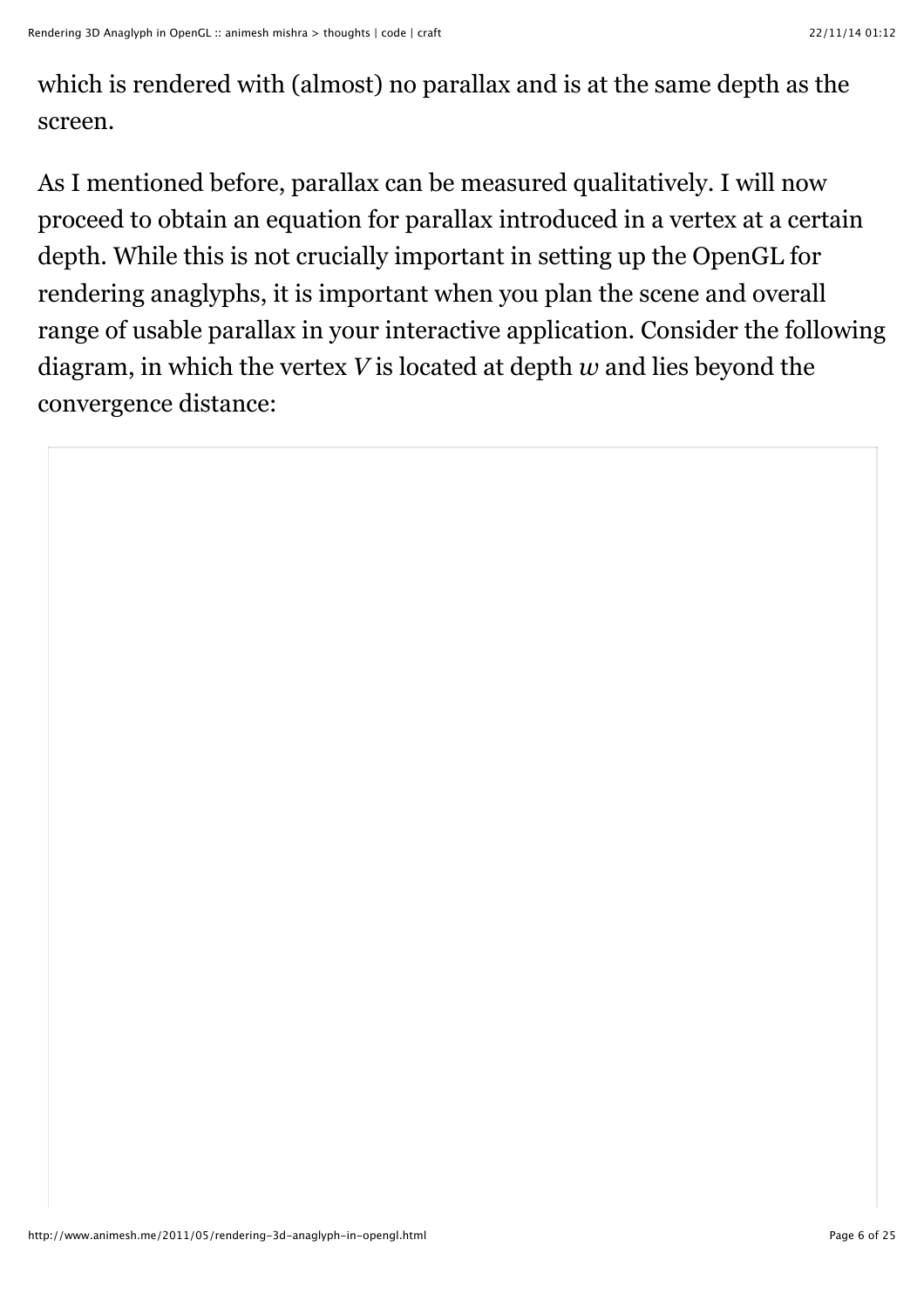

Fig. 4: Measuring the amount of parallax for a vertex beyond convergence distance

The eye separation is *D* and the convergence distance is *C*. The line joining the left camera *L* and vertex *V* meets the convergence plane at *P*. Similarly the line joining the right camera *R* and the vertex *V* meets the convergence plane at *Q*. The parallax *p* associated with the vertex *V* is the distance *PQ*. Now consider Δ*LVR*, wherein by use of the [intercept theorem](http://en.wikipedia.org/wiki/Intercept_theorem) we have:

#### *PQLR*=*VQVR*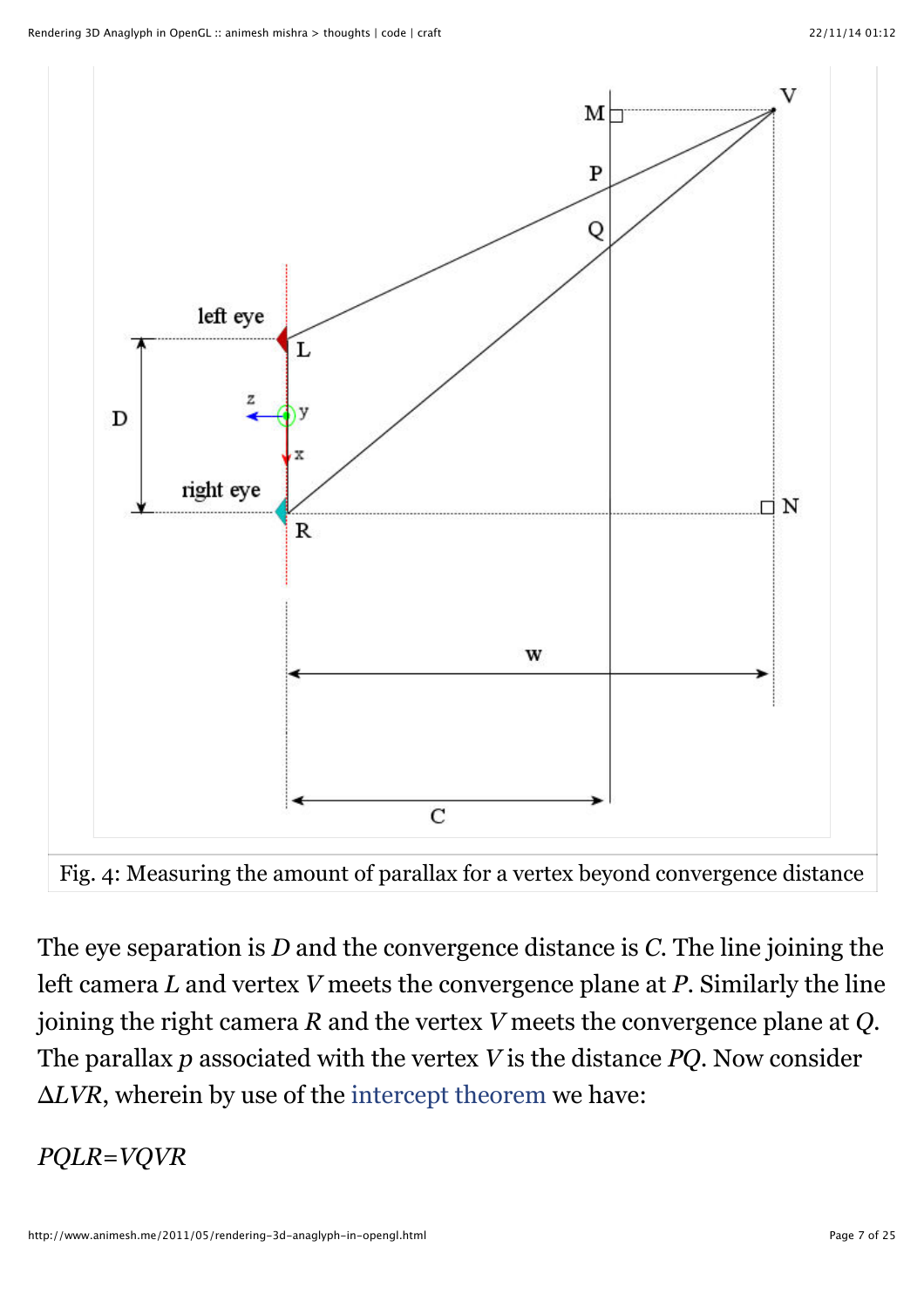## And by the similarity Δ*QVM*∼Δ*VRN*, we have

$$
VQVR = VMRN = w - Cw = 1 - C/w
$$

Thus,

*PQLR*=*pD*=1−*C*/*w*

Or

*p*=*D*(1−*C*/*w*)

Similarly for a vertex that is closer than the convergence distance as shown in the figure: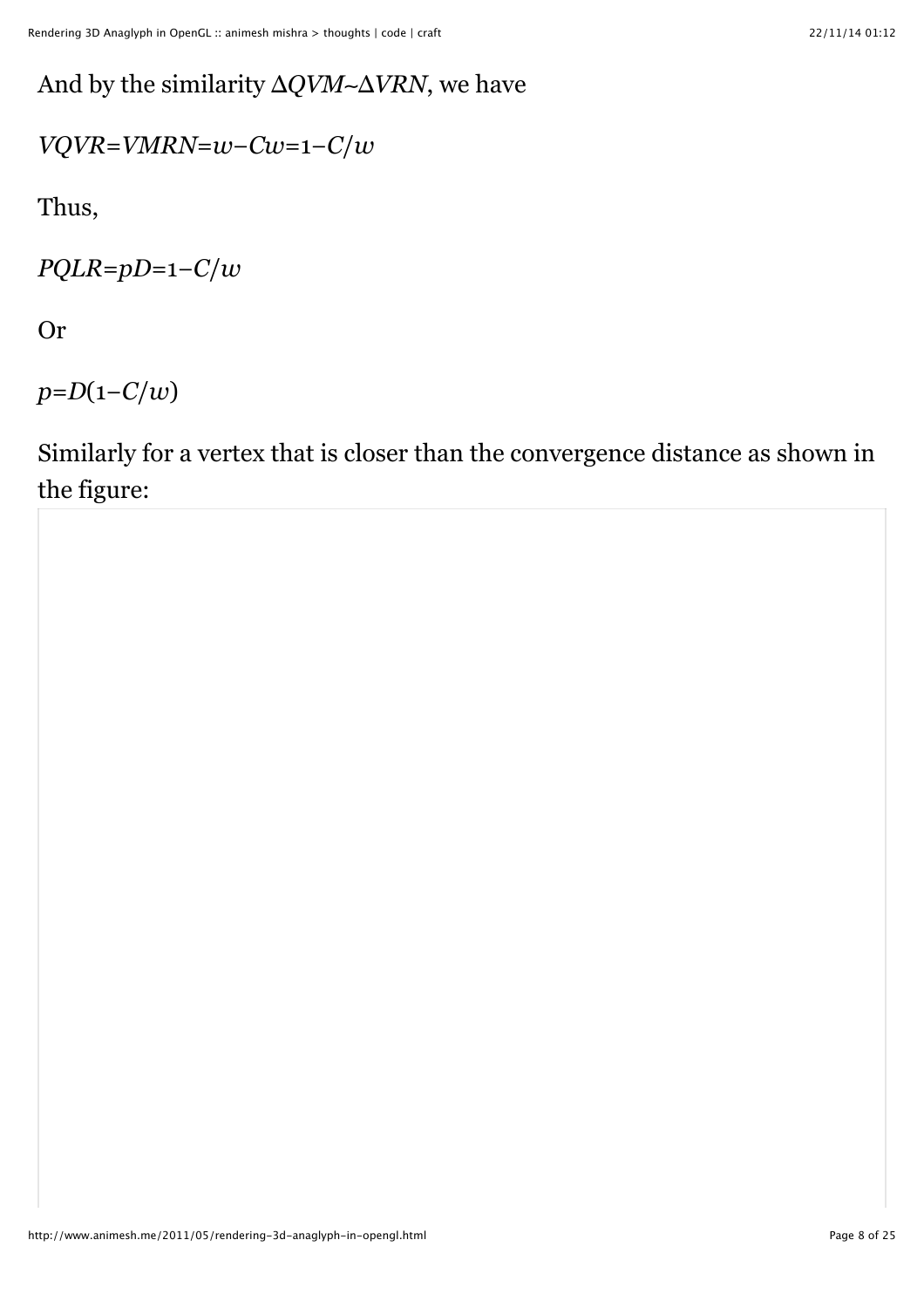

Fig. 5: Measuring the amount of parallax for a vertex closer than the convergence distance

The parallax *p* can be evaluated again by applying the intercept theorem:

*PQLR*=*QVVR*=*QVQR*−*QV*=*QVQR*1−*QVQR*

Now in Δ*QNR* since *VM*∥*RN*, we have

*QVQR*=*VMRN*=*C*−*wC*=1−*w*/*C*

Thus,

*PQLR*=*pD*=1−*w*/*Cw*/*C*=*C*/*w*−1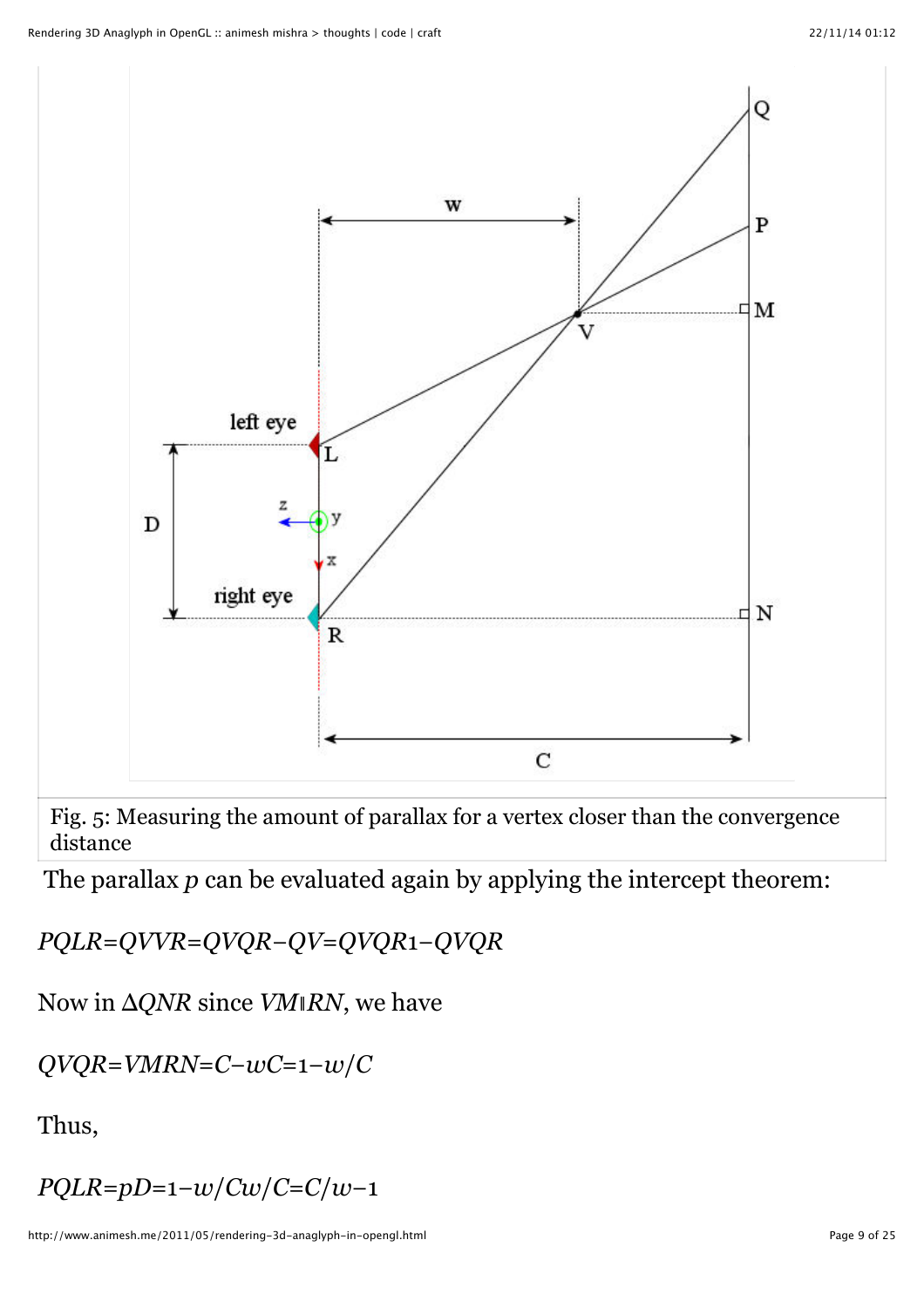#### Or,

# *p*=−*D*(1−*C*/*w*)

This equation is the same as that for a vertex further than the convergence distance, with a negative sign. The negative sign implies that the projections of the vertex are on the convergence plane are on opposite side as the corresponding camera. If we disregard the sign in the equation, a negative parallax can be understood as the vertex being closer than the convergence distance. A plot of  $p = D(1 - C/w)$  is shown below:



The graph shows that as the vertex moves further and further into the scene, the parallax generated asymptotically approaches the value of eye separation *D*. The parallax remains positive at all vertex depths greater than the convergence distance *C*, at which the parallax is zero. For vertices that are closer in the scene that the distance *C*, the parallax is negative and quickly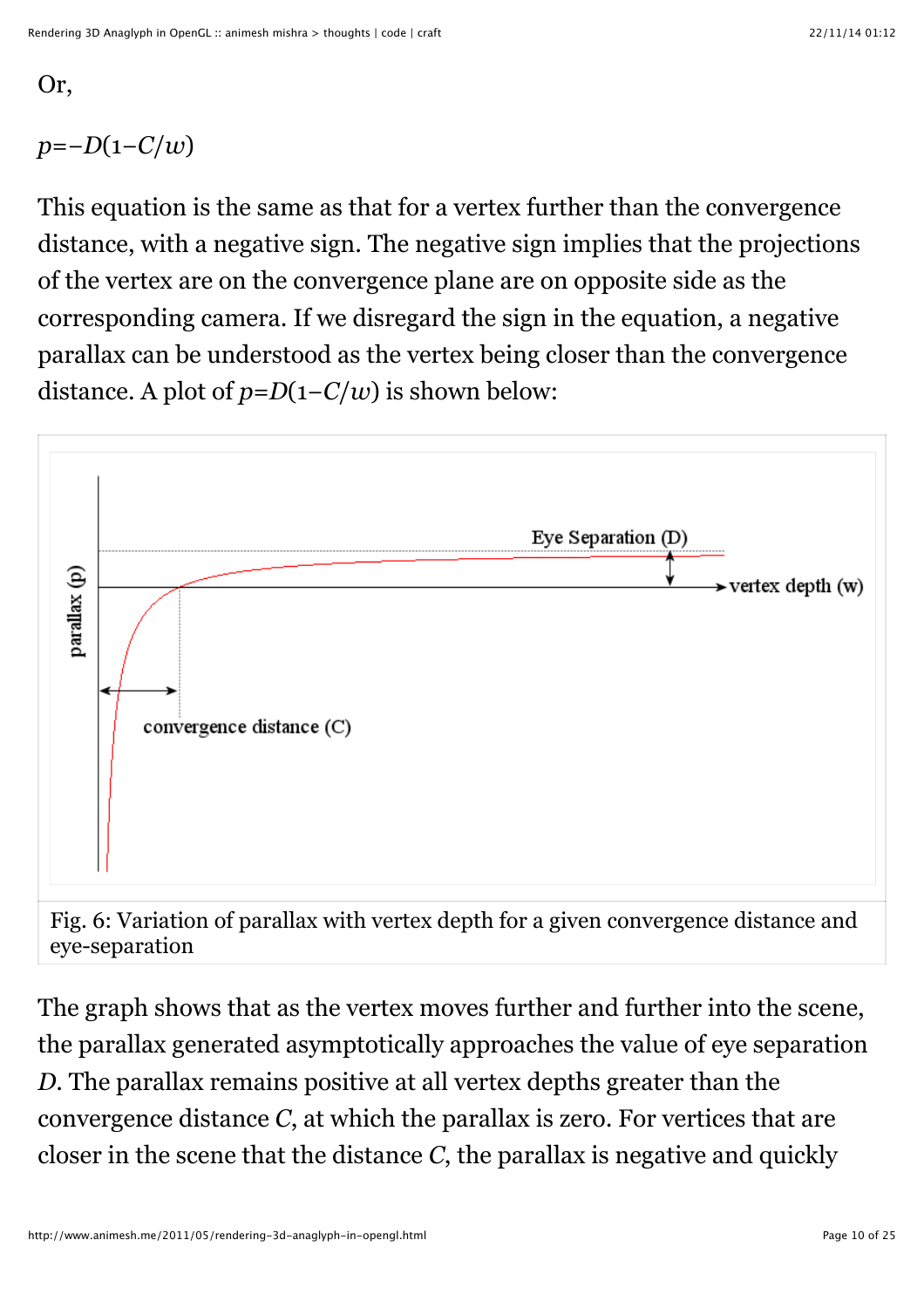approaches −∞. Note that for a vertex at *w*=*C*/2, the parallax obtained is the same as eye separation. Such large vales of negative parallax can make the viewer's eyes diverge causing strain and should be avoided. The practical value of convergence depth is chosen on the basis of the shot being prepared and the type of effect (out of the screen or inside screen) used. Eye separation is typically kept at 1/30*th* of the convergence distance and objects closer than half the convergence distance are avoided in the scene.

The only remaining task is to discuss how we set up a twin camera in OpenGL. In non-stereo mode, you require only one camera, whose viewing parameters are defined by calling *[glFrustum\(\)](http://www.opengl.org/sdk/docs/man/xhtml/glFrustum.xml)* or *[gluPerspective\(\)](http://www.opengl.org/sdk/docs/man/xhtml/gluPerspective.xml)*. The frustum obtained looks like the following:

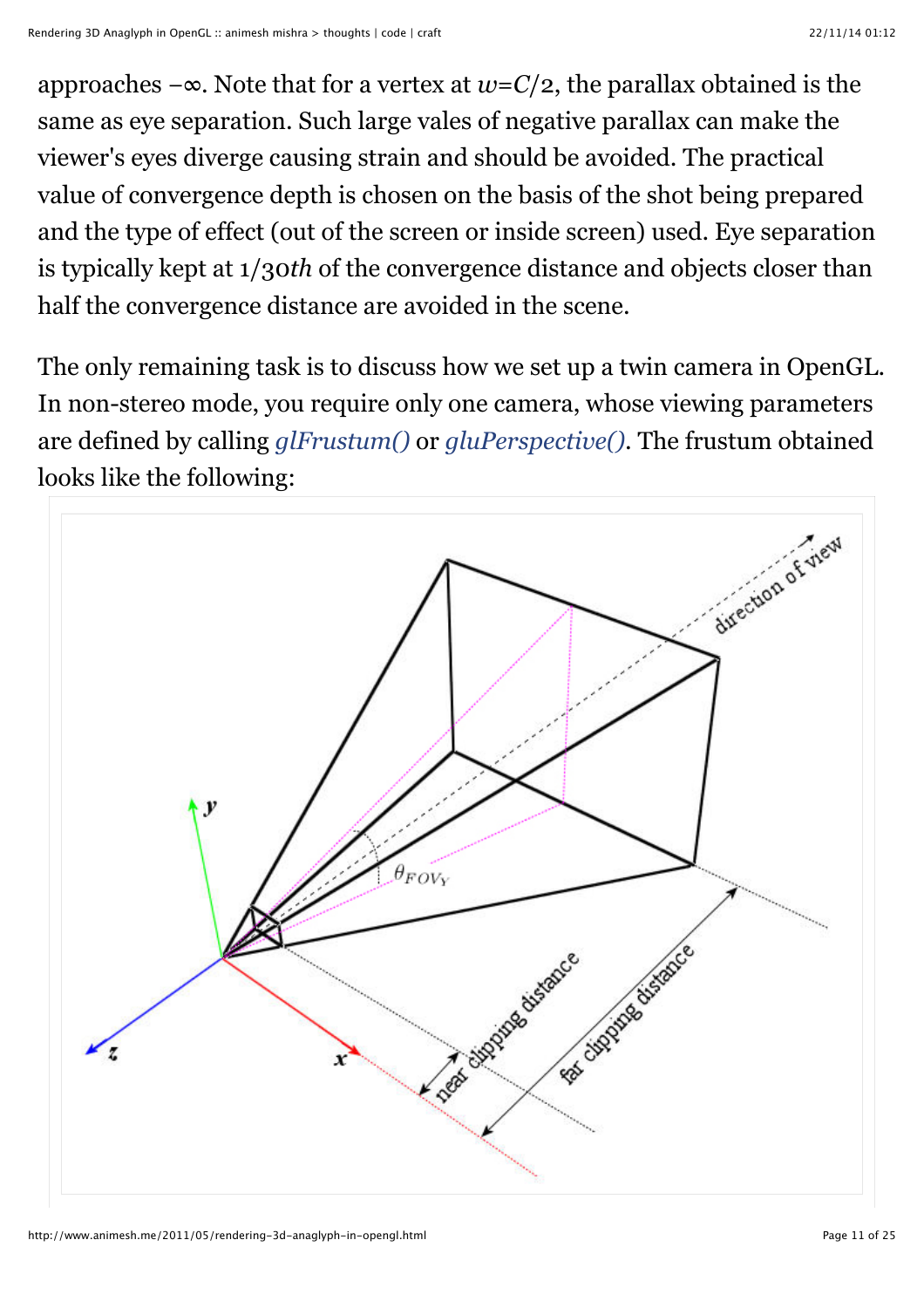# Fig. 7(a): A mono frustum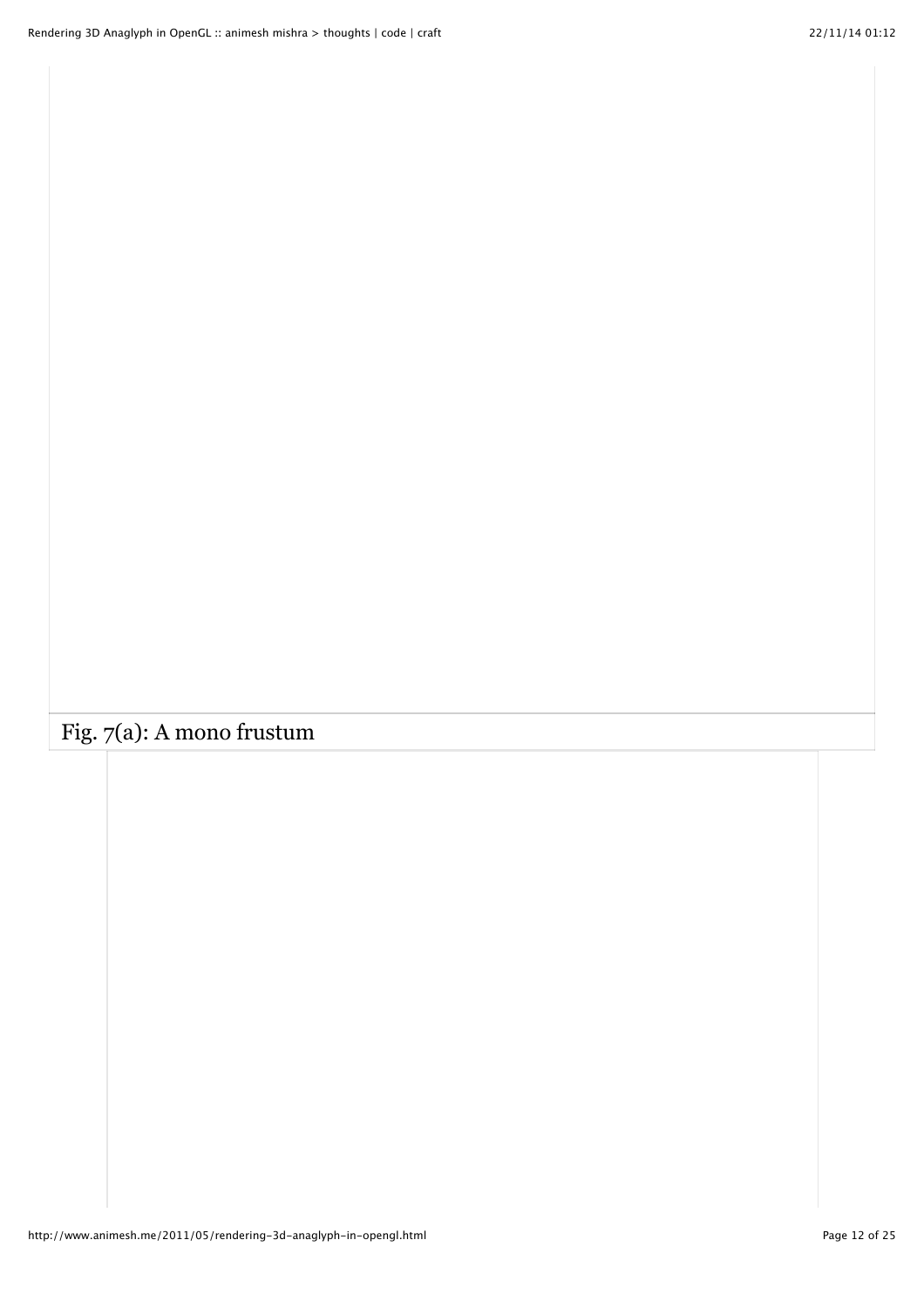

Fig. 7(b): Mono frustum (orthographic view from top)

The twin-camera setup needed for stereoscopic rendering, however, resembles the following: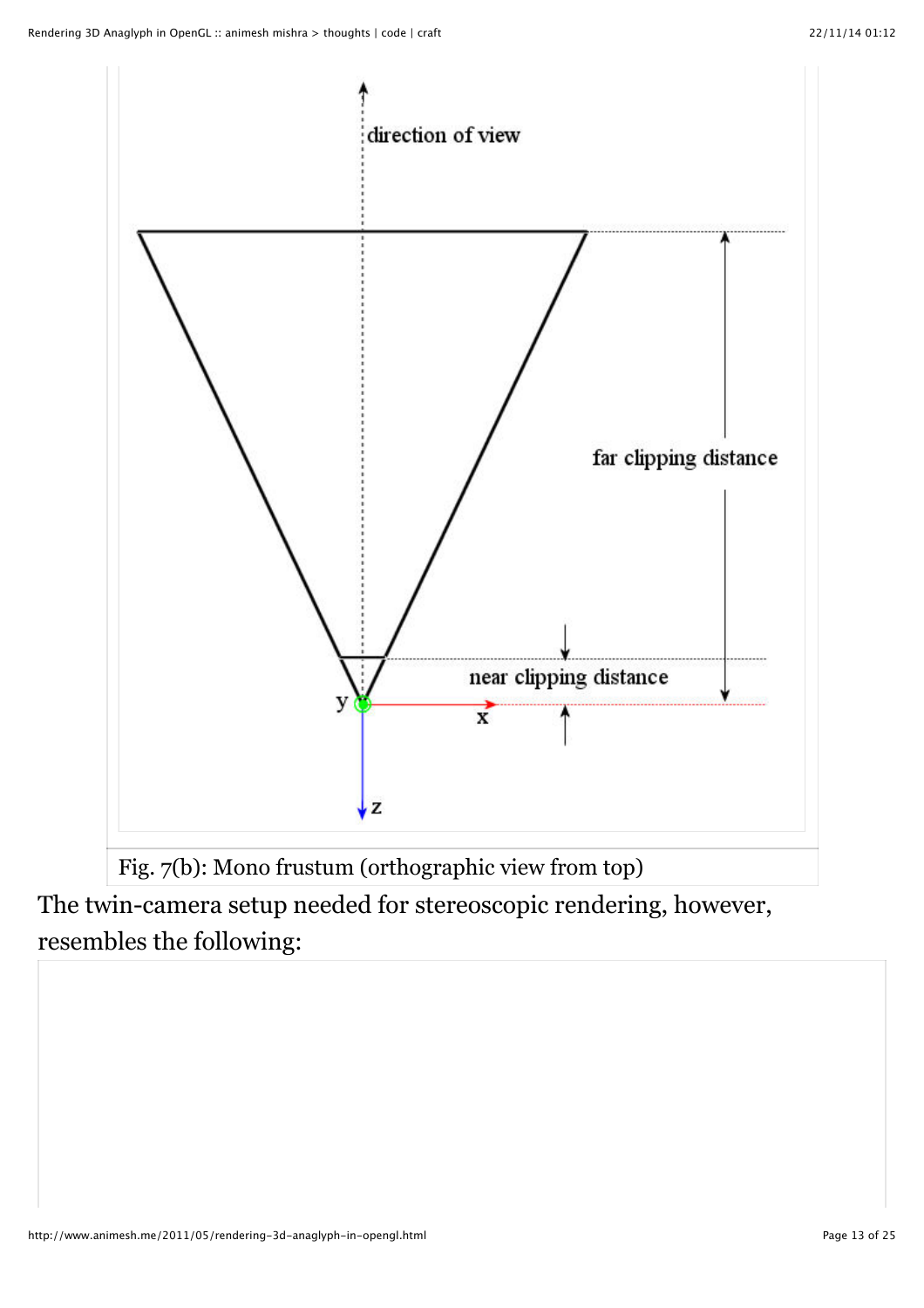

In this setup, we have two frustums: One originating at point *L* (for the left eye) and the other originating at point *R* (for the right eye). The distance *LR* is the eye-separation, so that the points *L* and *R* are offset from the origin along negative and the positive X-axes respectively by an amount *LR*2 each. Observant readers might have already noticed that the the two frustums in the figure above are not the same as the mono-frustum that was shown before and that we did not offset a mono-frustum along the X-axis to obtain the twin-camera system. In fact, the two frustums shown above are asymmetric,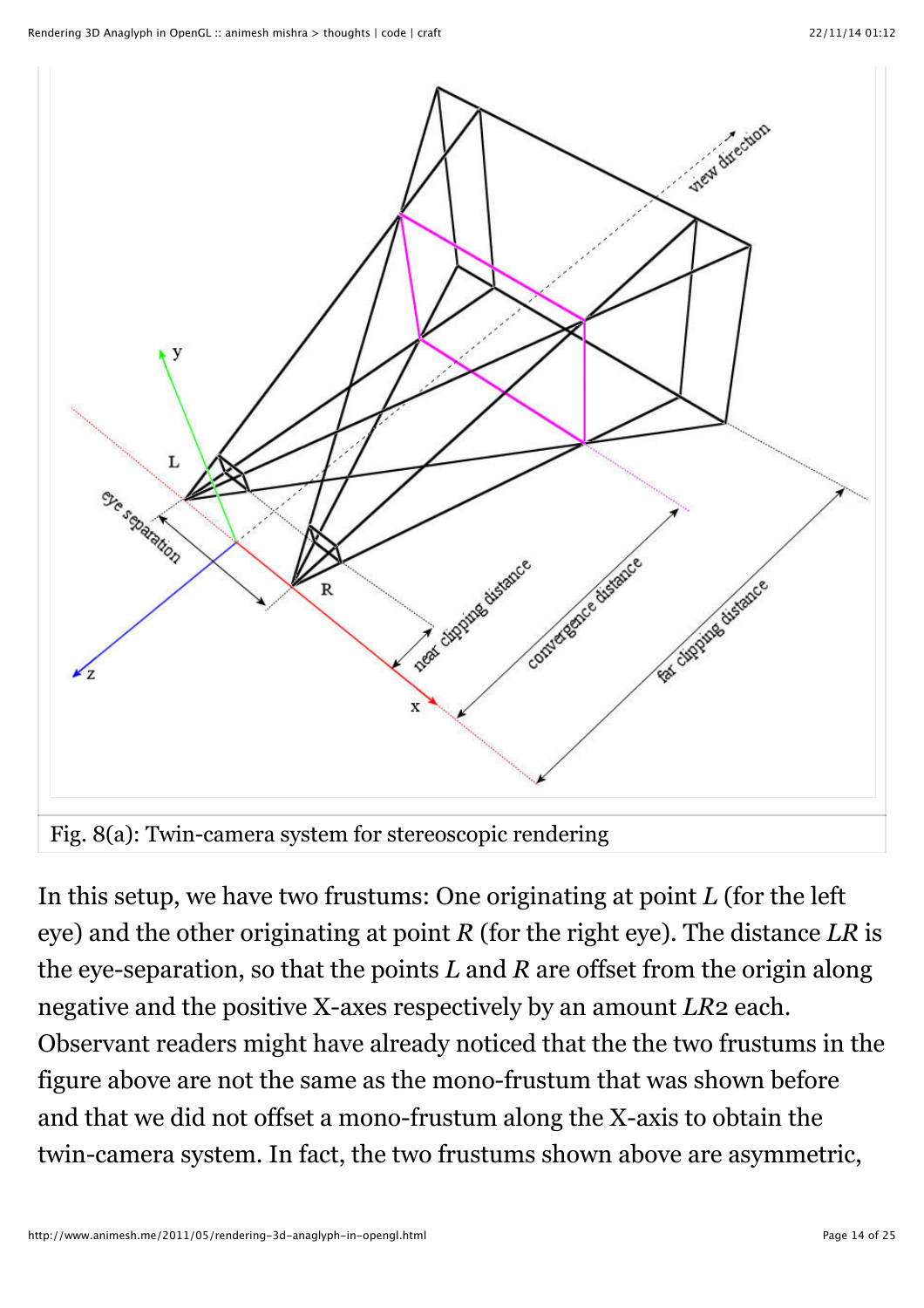whereas the mono-frustum was symmetric (see the next two figures for a better idea). If the two frustums were symmetric and displaced laterally, they wouldn't converge at all. Asymmetry causes the two frustums to converge at the *convergence distance*. The magenta colored rectangle at the convergence distance represents the *virtual screen* for the stereoscopic rendering. Any vertex at on the virtual screen will be appear with zero-parallax. Vertices closer or further than this distance will cause appropriate amounts of negative or positive parallax. Following figure shows the same system with an orthographic view from top: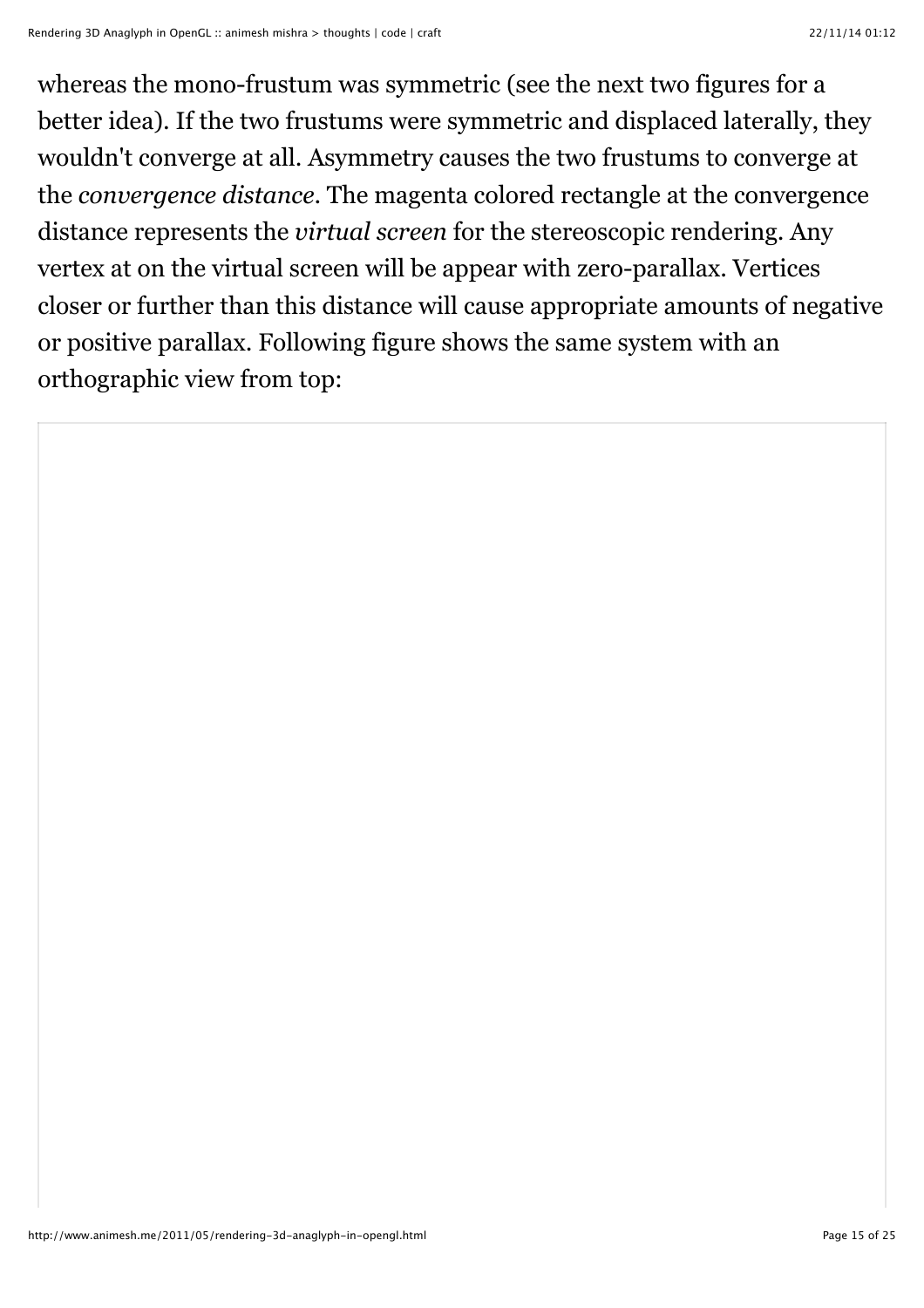

Fig. 8(b): Stereo-frustum (orthographic view from top)

The asymmetry of the frustums is clearly evident above. Also notice that the view direction for each frustum is parallel to the other and also to the the Zaxis, same as would be for a mono-frustum. This is the correct way to set-up the stereo pair. There is another twin-camera setup method called *toed-in* cameras that involves symmetric frustums but the left and right view directions are at an angle to each other. It is sufficient to say that toed-in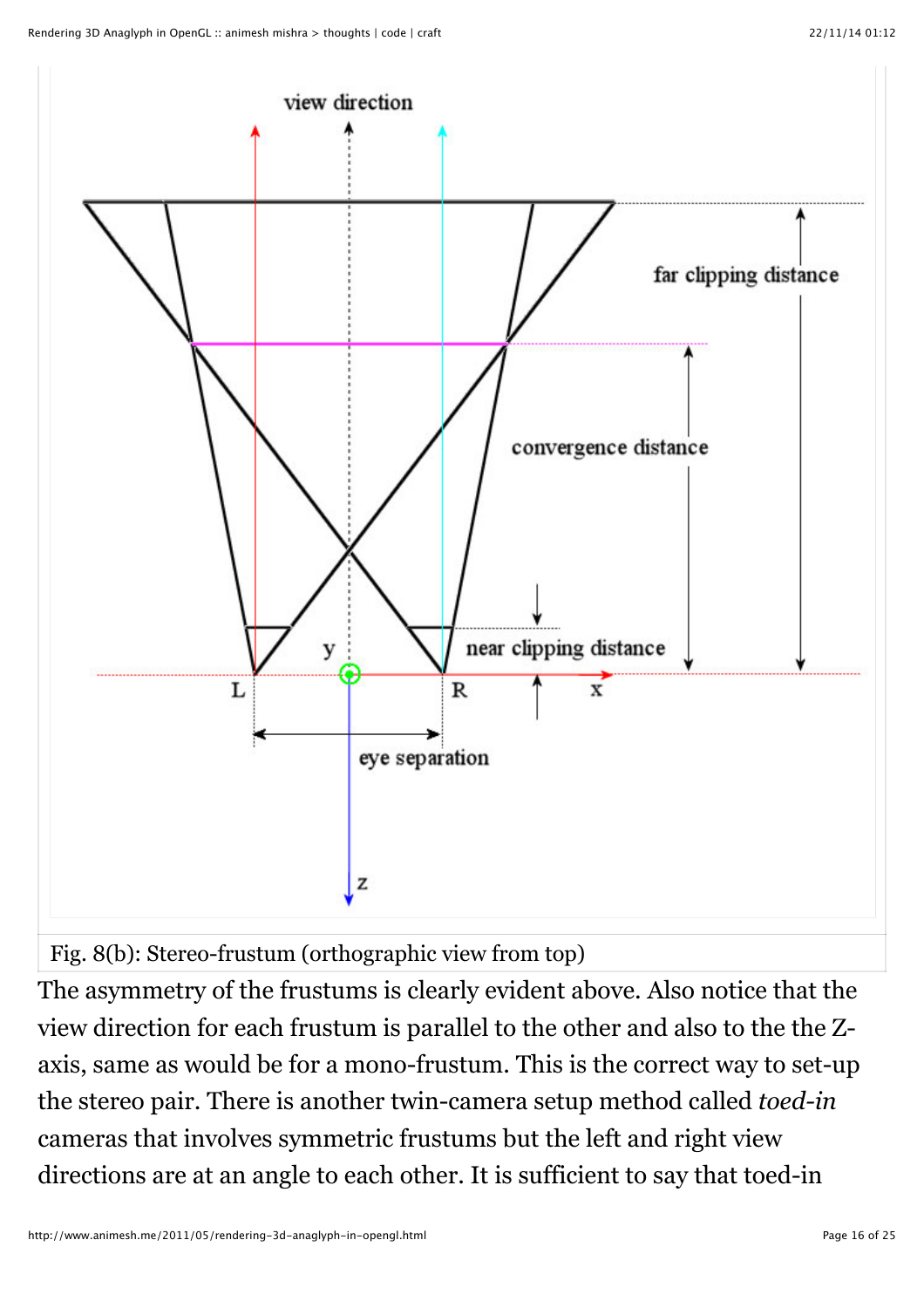camera setup is [incorrect.](http://www.cecs.uci.edu/%7Epapers/icme06/pdfs/0001701.pdf) Here's another figure showing our stereo-camera system along the Z-axis:



At this point we know sufficiently to calculate the stereoscopic frustum parameters which we can use in an OpenGL program. Observe the following figure:

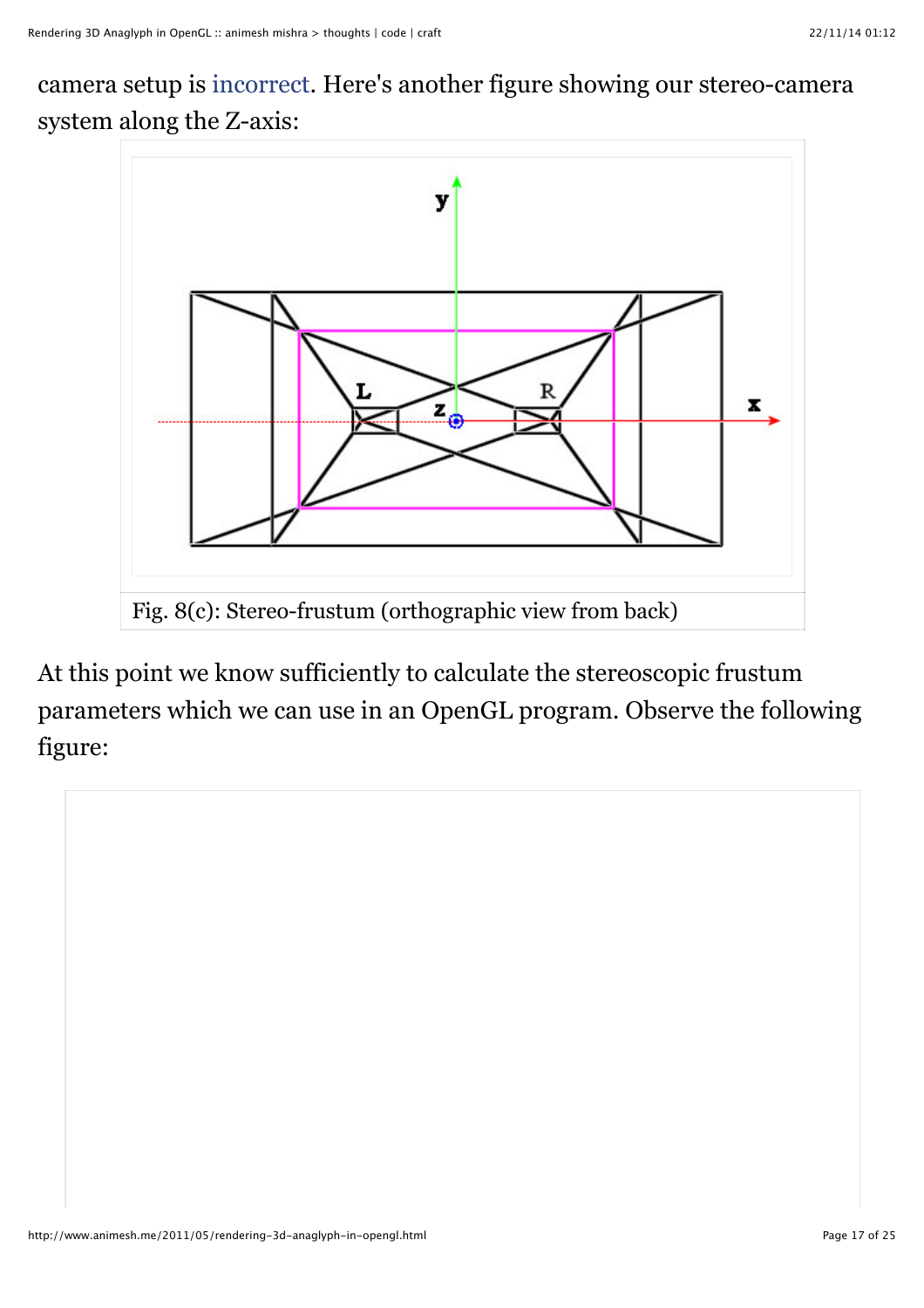

While it appears formidable, no new information has been added to the figure above. If you have understood everything so far, you will breeze through the simple calculations that follow. We have, as before, two cameras located at points *L* and *R* on the X-axis. The separation *LR* between them is *Deye* and their offsets are symmetric about the origin. The camera directions are parallel, both looking down −*Z* axis. The near clipping distance of the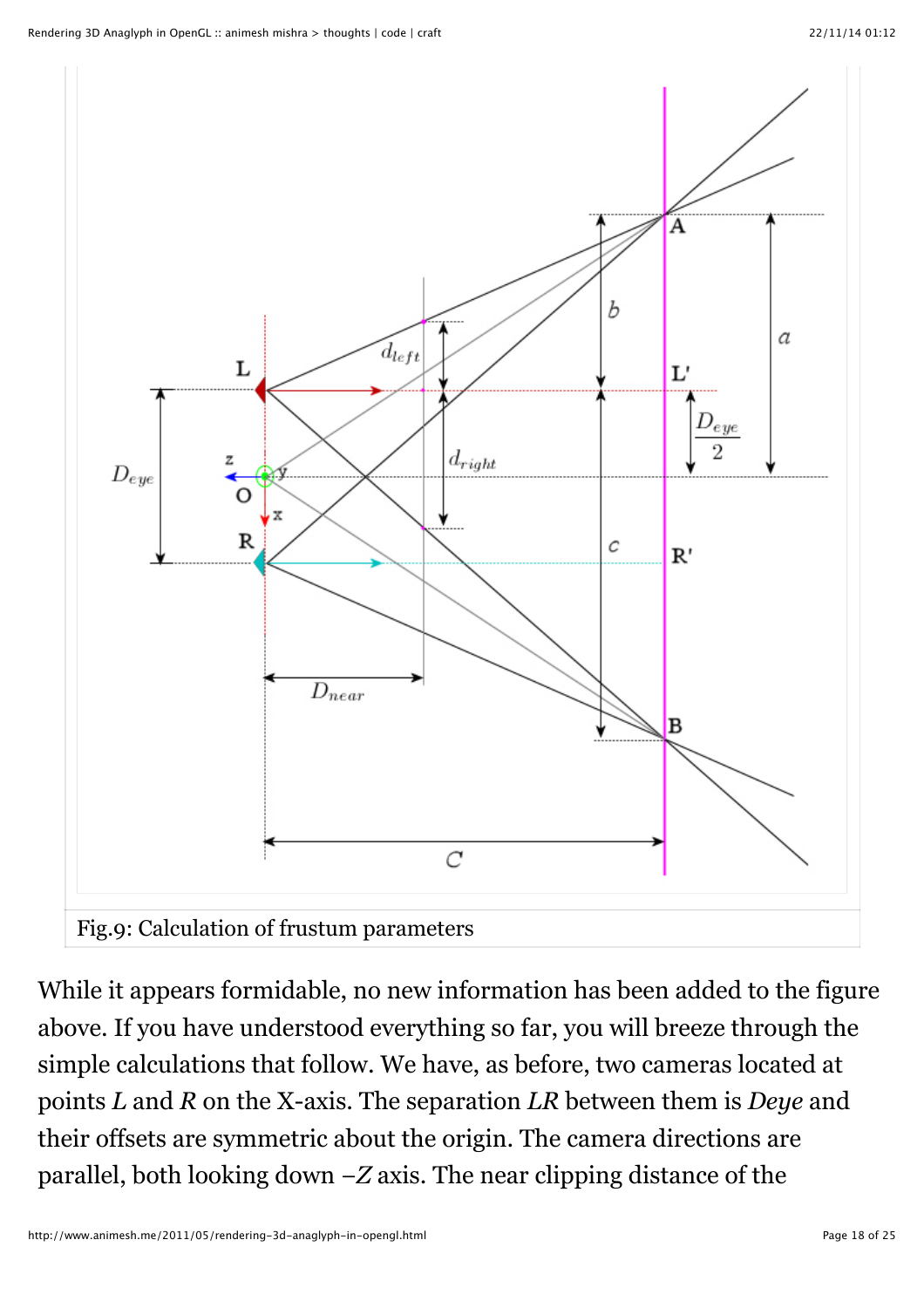frustums is *Dnear* and the convergence distance is *C*. The extremities of the virtual screen are at points *A* and *B* as seen in the top-view. Point *A* is where the left side of both frustums meet and point *B* is where the right side of both frustums meet.

In OpenGL, the only way to create an asymmetric frustum is through the *glFrustum()*. The function *gluPerspective()* creates only symmetric frustums and hence cannot be used in this case. *gluPerspective()* takes natural looking parameters such as the field of view angle along Y-direction *θFOVY* (see fig. 7(a)), the aspect ratio and the distance of the near and far clipping planes. For *glFrustum()*, you need to provide near clipping plane's top, bottom, left and right coordinates, as well as the distance of the near and far clipping planes. We will compute these parameters from the geometry of the dual frustum shown above.

In the figure, the equivalent of a mono-frustum corresponding to the virtual screen would be *AOB*. Let its field of view along *Y* direction be *θFOVY* and the aspect ratio be *raspect* (same way these are in *gluPerspective()*). Then the *top* and *bottom* parameters for the *glFrustum()* will evaluate as:

*top*=*DneartanθFOVY*2

*bottom*=−*top*

These values apply to both left and right frustums. The half-width *a* of the virtual screen is

*a*=*raspectCtanθFOVY*2

Now look at the left frustum *ALB*. The near clipping plane intersects it at *dleft* distance left of *LL*′ and *dright* distance right of *LL*′. In Δ*ALL*′ and Δ*BLL*′ ,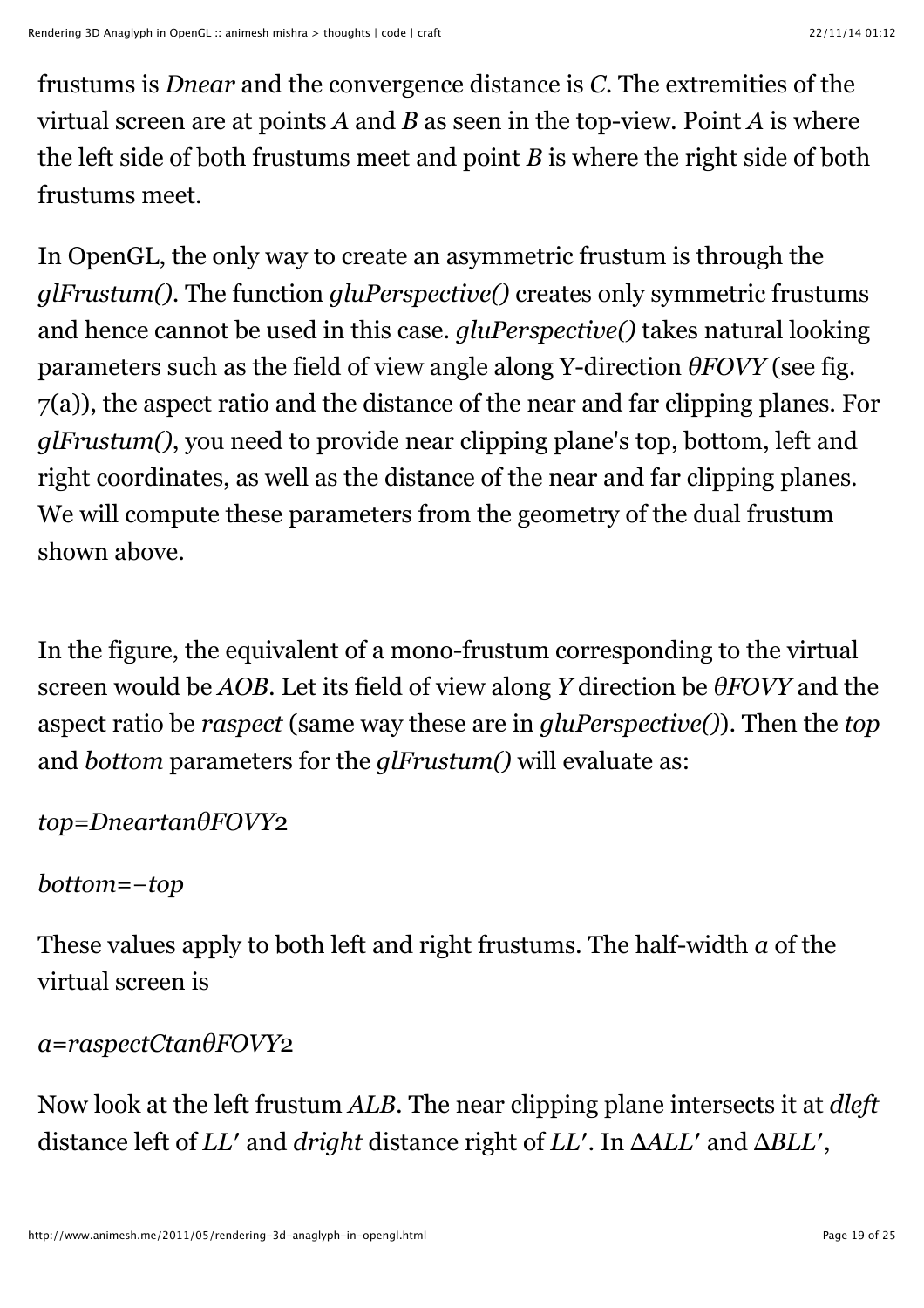*dleftb*=*drightc*=*DnearC*

Also, we have

*b*=*a*−*Deye*2

*c*=*a*+*Deye*2

So that we can readily calculate *dleft* and *dright*. Similarly for the right frustum *ARB*, we could obtain *dleft* and *dright* by interchanging *b* and *c*. Here is a code snippet showing how you could wrap the above equations in a small class called *StereoCamera*:

| 05 | float Convergence,                                         |
|----|------------------------------------------------------------|
| 06 | float EyeSeparation,                                       |
| 07 | float AspectRatio,                                         |
| 09 | float NearClippingDistance,                                |
| 10 | float FarClippingDistance                                  |
| 13 | mConvergence<br>= Convergence;                             |
| 14 | mEyeSeparation<br>= EyeSeparation;                         |
| 15 | mAspectRatio<br>= AspectRatio;                             |
| 16 | $=$ FOV * PI / 180.0f;<br>mFOV                             |
| 17 | mNearClippingDistance<br>= NearClippingDistance;           |
| 18 | = FarClippingDistance;<br>mFarClippingDistance             |
| 21 | void ApplyLeftFrustum()                                    |
| 23 | float top, bottom, left, right;                            |
| 25 | $=$ mNearClippingDistance $*$ tan(mFOV/2);<br>top          |
| 26 | bottom<br>$= -top;$                                        |
| 28 | float $a = m$ AspectRatio * tan(mFOV/2) *<br>mConvergence; |
| 30 | float $b = a - mEyeSeparation/2$ ;                         |
| 31 | float $c = a + mEyeSeparation/2$ ;                         |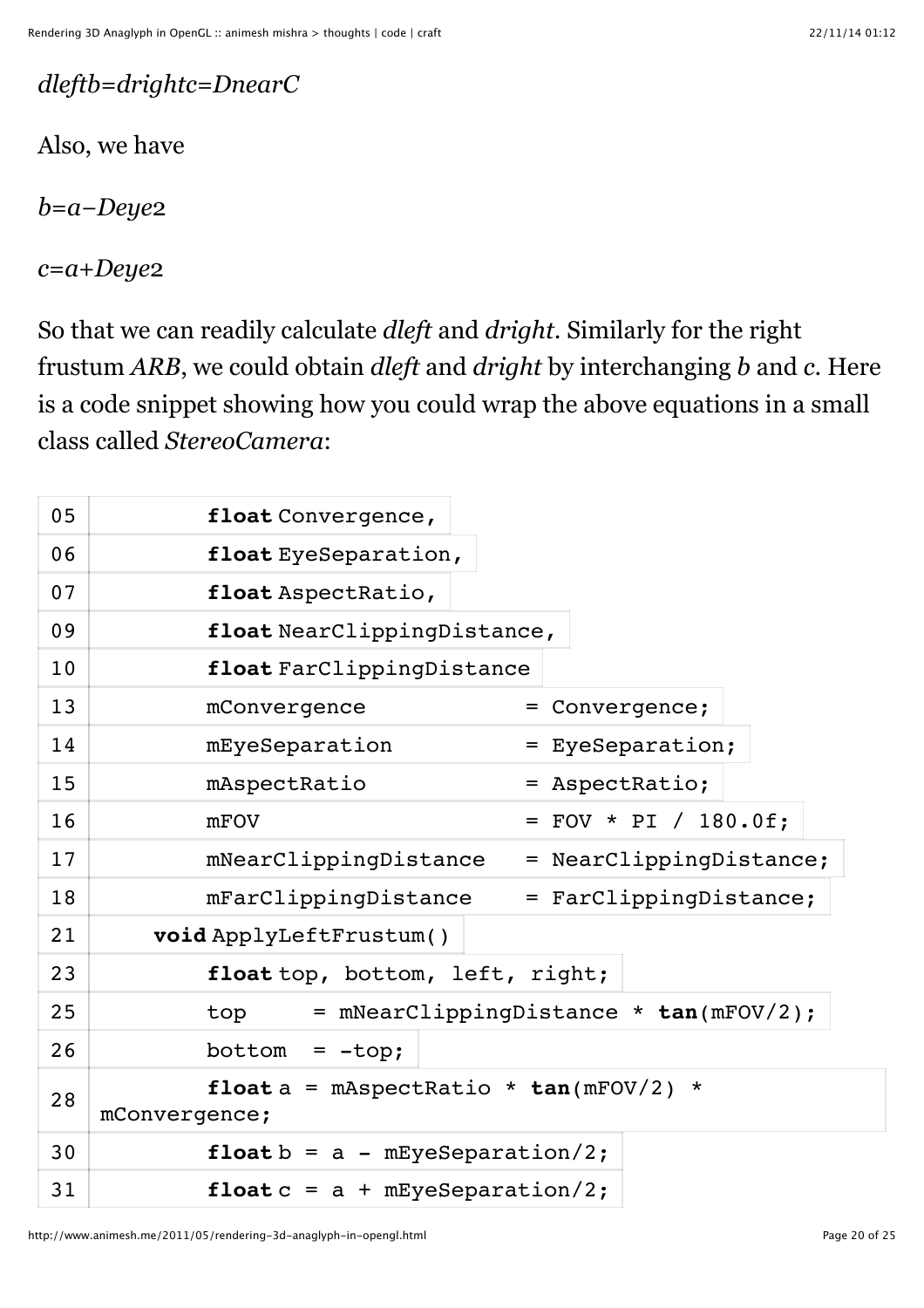| 33 | left<br>= -b * mNearClippingDistance/mConvergence;         |
|----|------------------------------------------------------------|
| 34 | right = c * mNearClippingDistance/mConvergence;            |
| 37 | glMatrixMode(GL PROJECTION);                               |
| 38 | qlLoadIdentity();                                          |
| 39 | glFrustum(left, right, bottom, top,                        |
| 40 | mNearClippingDistance,<br>mFarClippingDistance);           |
| 43 | glMatrixMode(GL MODELVIEW);                                |
| 44 | glLoadIdentity();                                          |
| 45 | glTranslatef(mEyeSeparation/2, 0.0f, 0.0f);                |
| 48 | void ApplyRightFrustum()                                   |
| 50 | float top, bottom, left, right;                            |
| 52 | top = mNearClippingDistance * $tan(mFOV/2)$ ;              |
| 53 | $bottom = -top;$                                           |
| 55 | float $a = m$ AspectRatio * tan(mFOV/2) *<br>mConvergence; |
| 57 | float $b = a - mEyeSeparation/2$ ;                         |
| 58 | float $c = a + mEyeSeparation/2$ ;                         |
| 60 | left<br>$=$ $-C$ *<br>mNearClippingDistance/mConvergence;  |
| 61 | right<br>$=$ b $*$<br>mNearClippingDistance/mConvergence;  |
| 64 | glMatrixMode(GL_PROJECTION);                               |
| 65 | glLoadIdentity();                                          |
| 66 | glFrustum(left, right, bottom, top,                        |
| 67 | mNearClippingDistance,<br>mFarClippingDistance);           |
| 70 | glMatrixMode(GL MODELVIEW);                                |
| 71 | glLoadIdentity();                                          |
| 72 | glTranslatef(-mEyeSeparation/2, 0.0f, 0.0f);               |
| 76 | float mConvergence;                                        |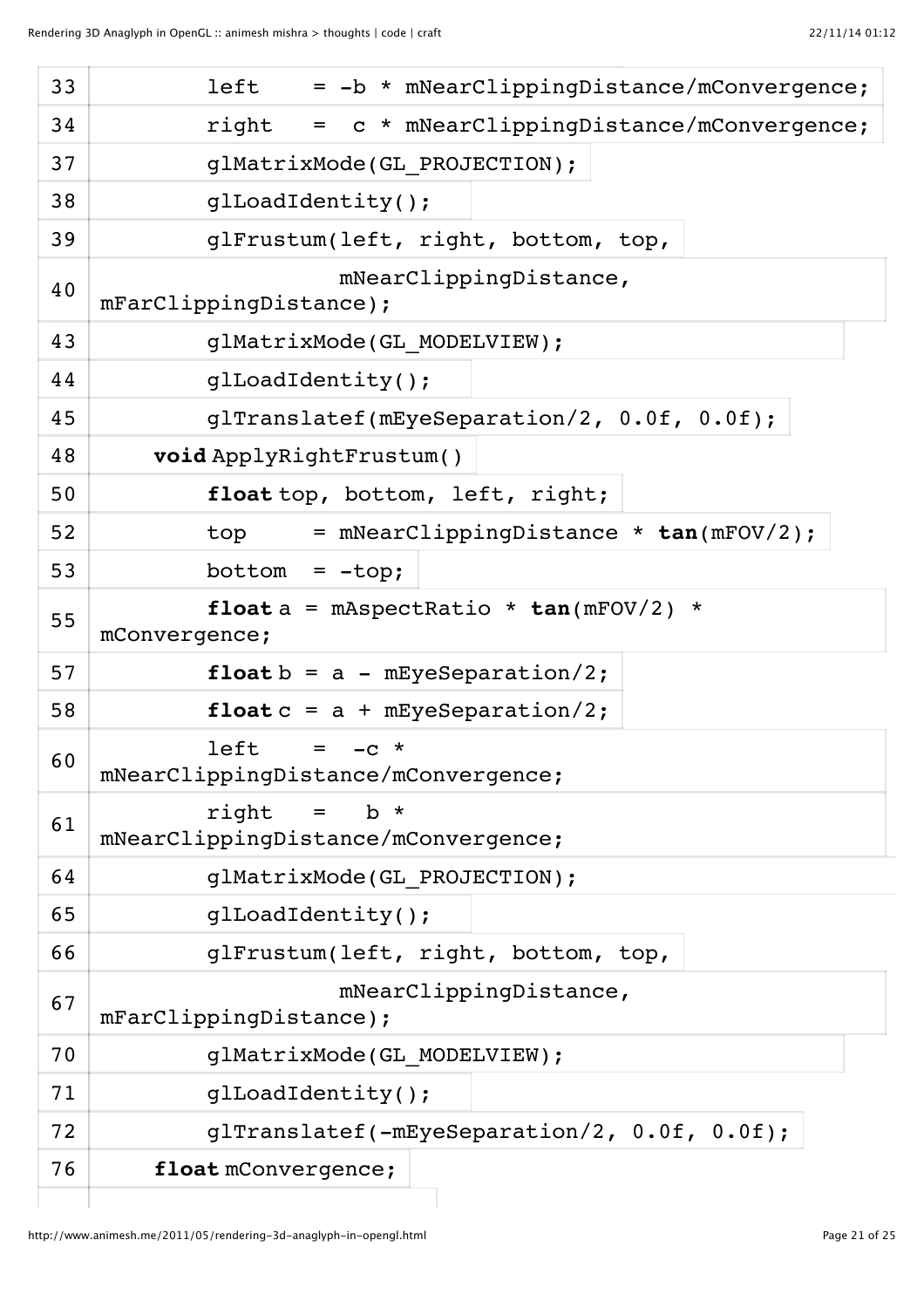| 77 | float mEyeSeparation;        |
|----|------------------------------|
| 78 | float mAspectRatio;          |
| 80 | float mNearClippingDistance; |
| 81 | float mFarClippingDistance;  |

The code does exactly what we described with the equations and diagrams earlier. Once you have created a *StereoCamera* object, you can call the methods *ApplyLeftFrustum()* and *ApplyRightFrustum()* to set up the respective asymmetric frustums. Note that in these methods, the projection transform is followed by a modelview transform in which we translate along the X-axis. This has the effect of moving the camera to a position offset from the origin. As such there is no camera transform in OpenGL. What we do is move the world in a direction opposite to the conceptual camera using the modelview transform. In order to use the above class, you could write your OpenGL rendering function as the following:

| 02 | void<br>DrawGLScene(GLvoid)                            |
|----|--------------------------------------------------------|
| 04 | glClear(GL COLOR BUFFER BIT  <br>GL DEPTH BUFFER BIT); |
| 15 | cam.ApplyLeftFrustum();                                |
| 16 | glColorMask(true, false, false, false);                |
| 18 | PlaceSceneElements();                                  |
| 20 | glClear(GL DEPTH BUFFER BIT) ;                         |
| 22 | cam.ApplyRightFrustum();                               |
| 23 | glColorMask(false, true, true, false);                 |
| 25 | PlaceSceneElements();                                  |
| 27 | glColorMask(true, true, true, true);                   |
| 31 | void PlaceSceneElements()                              |
| 34 | qlTranslatef( $0.0f, 0.0f, -1800.0f$ );                |
| 37 | glRotatef( $-60.0f$ , 1.0f, 0.0f, 0.0f);               |
|    |                                                        |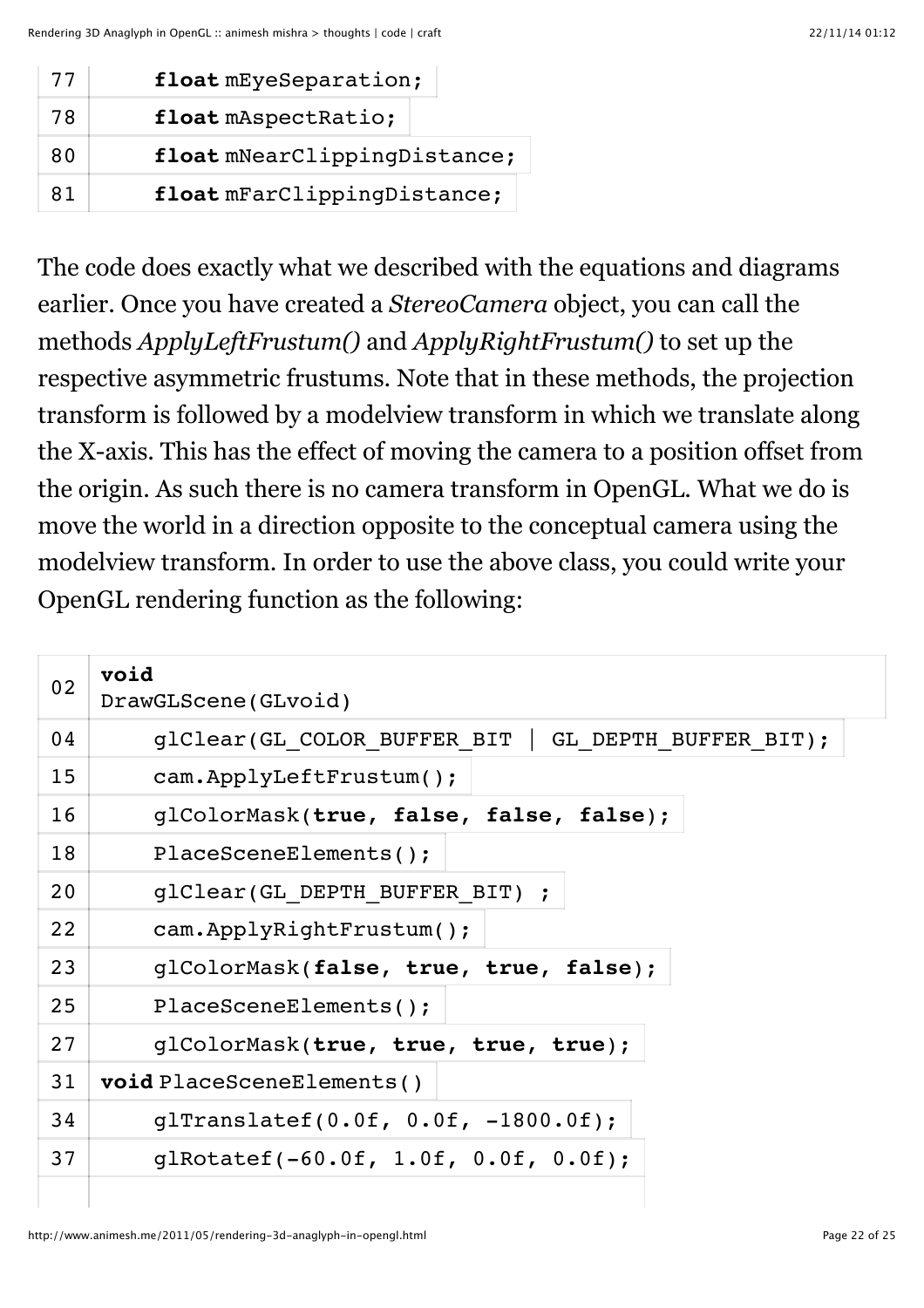| 38 | glRotatef(-45.0f, 0.0f, 0.0f, 1.0f);        |
|----|---------------------------------------------|
| 42 | glTranslatef( $0.0f$ , $0.0f$ , $240.0f$ ); |
| 43 | glRotatef(90.0f, 1.0f, 0.0f, 0.0f);         |
| 44 | qlColor3f(0.2, 0.2, 0.6);                   |
| 45 | glutSolidTorus(40, 200, 20, 30);            |
| 46 | glColor3f(0.7f, 0.7f, 0.7f);                |
| 47 | glutWireTorus(40, 200, 20, 30);             |
| 51 | glTranslatef(240.0f, 0.0f, 240.0f);         |
| 52 | qlColor3f(0.2, 0.2, 0.6);                   |
| 53 | glutSolidTorus(40, 200, 20, 30);            |
| 54 | glColor3f(0.7f, 0.7f, 0.7f);                |
| 55 | glutWireTorus(40, 200, 20, 30);             |

We begin the rendering function by clearing the color and depth buffers. Then we set up the stereo camera system. We apply the left frustum and instruct OpenGL to allow only red components in the color buffer. Then we call the routine to draw the scene. After this we clear the depth buffer, but retain the color buffer (which has only red-channel values). With depth buffer cleared we activate the right frustum and instruct OpenGL to allow only green and blue color components in the color buffer. We call our drawing routine one more time. Note that the colors scene for the left eye and the scene for the right eye have no overlapping color spaces, so no explicit blending/accumulation is required. Finally we enable all the color channels and the scene gets rendered as anaglyph. Note that we had to render geometry twice. That means that the frame-rate gets reduced to half of what we would obtain with a mono-frustum. This is typical of stereoscopic rendering. If you're wondering what output is generated by the above snippets, here it is: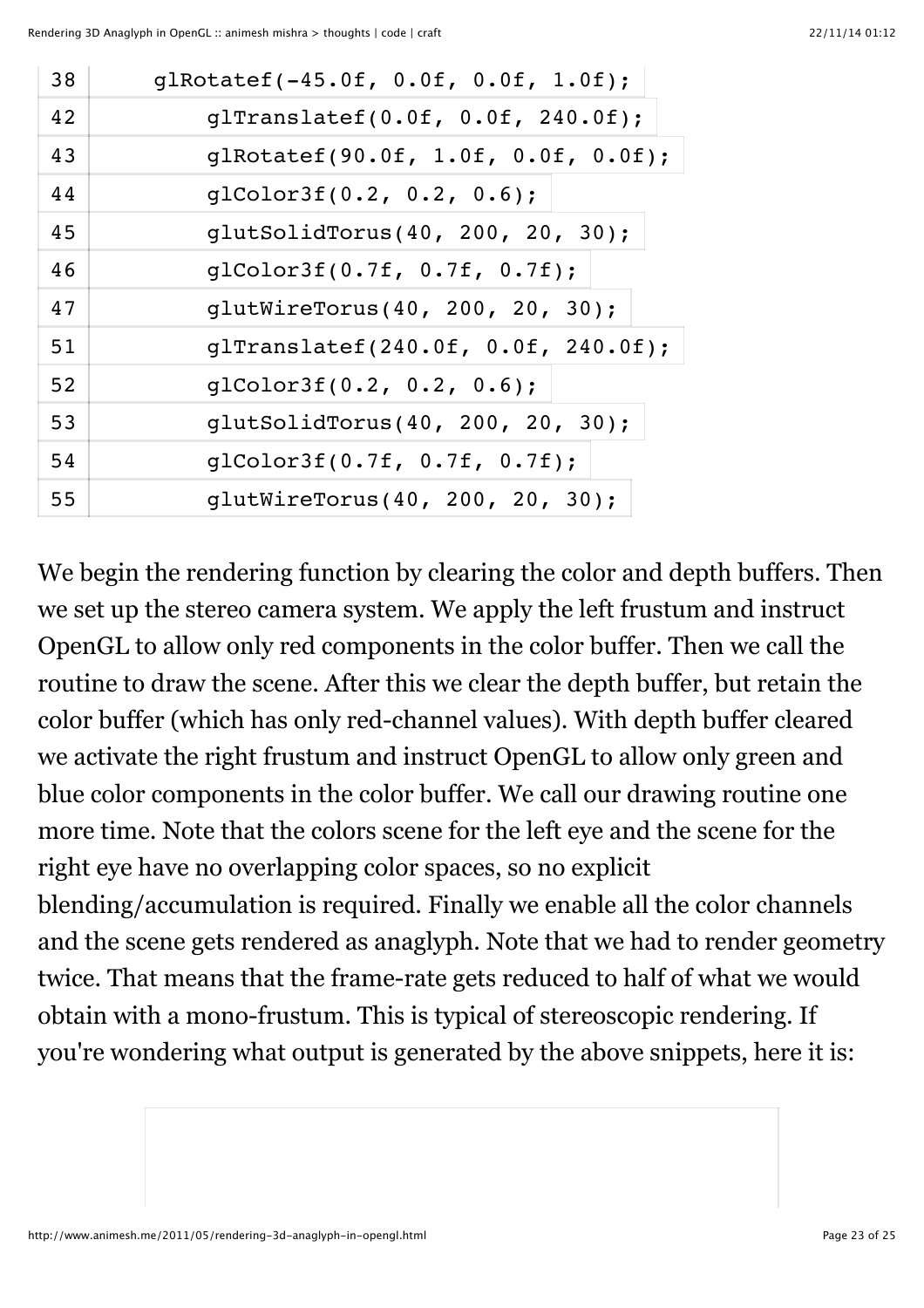

I will leave you with a video that I made during writing of this (somewhat lengthy) tutorial. The video uses the same theory and code that I covered above. Try to watch this one at 720p full-screen for best effect:

#### **Further Reading:**

You could find a lot of material on stereographics compiled by [Paul Bourke](http://local.wasp.uwa.edu.au/%7Epbourke/) on [this](http://paulbourke.net/miscellaneous/stereographics/) page. You can also watch a video presentation by NVIDIA from GTC 2010 [here](http://nvidia.fullviewmedia.com/gtc2010/0920-c-2010.html) and download the [slides](http://www.nvidia.com/content/GTC-2010/pdfs/2010_GTC2010.pdf) for offline viewing.